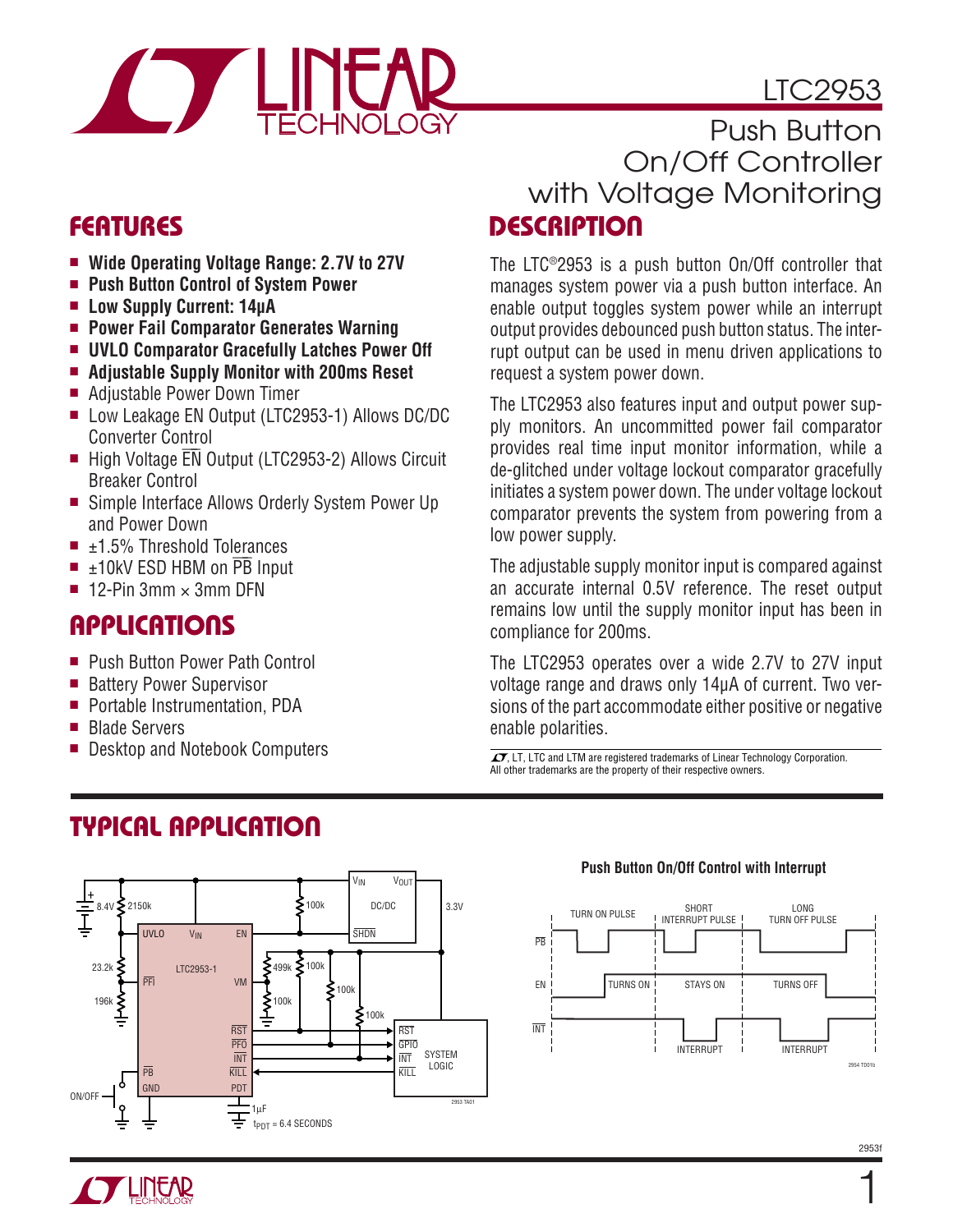#### **ABSOLUTE MAXIMUM RATINGS (Note 1)**

| INUIG II                           |  |
|------------------------------------|--|
|                                    |  |
| <b>Input Voltages</b>              |  |
|                                    |  |
|                                    |  |
|                                    |  |
|                                    |  |
| <b>Output Voltages</b>             |  |
|                                    |  |
|                                    |  |
| <b>Operating Temperature Range</b> |  |
|                                    |  |
|                                    |  |
|                                    |  |

# **PIN CONFIGURATION**



# **ORDER INFORMATION**

| <b>LEAD FREE FINISH</b> | <b>TAPE AND REEL</b> | <b>PART MARKING*</b> | <b>PACKAGE DESCRIPTION</b>             | <b>TEMPERATURE RANGE</b>          |
|-------------------------|----------------------|----------------------|----------------------------------------|-----------------------------------|
| LTC2953CDD-1#PBF        | LTC2953CDD-1#TRPBF   | LCWT                 | 12-Lead (3mm × 3mm) Plastic DFN        | l 0°C to 70°C .                   |
| LTC2953CDD-2#PBF        | LTC2953CDD-2#TRPBF   | LCQT                 | 12-Lead (3mm $\times$ 3mm) Plastic DFN | $10^{\circ}$ C to 70 $^{\circ}$ C |
| LTC2953IDD-1#PBF        | LTC2953IDD-1#TRPBF   | <b>LCWT</b>          | 112-Lead (3mm × 3mm) Plastic DFN       | $-40^{\circ}$ C to 85°C           |
| LTC2953IDD-2#PBF        | LTC2953IDD-2#TRPBF   | LCQT                 | 12-Lead (3mm $\times$ 3mm) Plastic DFN | $-40^{\circ}$ C to 85°C           |

Consult LTC Marketing for parts specified with wider operating temperature ranges. \*The temperature grade is identified by a label on the shipping container. Consult LTC Marketing for information on non-standard lead based finish parts.

For more information on lead free part marking, go to[: http://www.linear.com/leadfree/](http://www.linear.com/leadfree/)  For more information on tape and reel specifications, go to[: http://www.linear.com/tapeandreel/](http://www.linear.com/tapeandreel/)

#### **ELECTRICAL CHARACTERISTICS** The  $\bullet$  denotes the specifications which apply over the full operating temperature range, otherwise specifications are at T<sub>A</sub> = 25°C. V<sub>IN</sub> = 2.7V to 27V, unless otherwise noted (Note 2).

| <b>SYMBOL</b>         | <b>PARAMETER</b>                     | <b>CONDITIONS</b>                                         | <b>MIN</b> | <b>TYP</b>   | <b>MAX</b>           | <b>UNITS</b>   |
|-----------------------|--------------------------------------|-----------------------------------------------------------|------------|--------------|----------------------|----------------|
| Supply Pin $(V_{IN})$ |                                      |                                                           |            |              |                      |                |
| $V_{IN}$              | Supply Voltage Range                 | <b>Steady State Operation</b>                             | 2.7        |              | 27                   | V              |
| $I_{\text{IN}}$       | V <sub>IN</sub> Supply Current       | $V_{IN} = 2.7V$ to 27V                                    |            | 14           | 26                   | μA             |
| <b>VUVL</b>           | V <sub>IN</sub> Undervoltage Lockout | $V_{IN}$ Falling                                          | 2.2        | 2.3          | 2.5                  | V              |
|                       | Push Button, Enable (PB, EN/EN)      |                                                           |            |              |                      |                |
| $V_{PB(MIN, MAX)}$    | PB Operating Voltage Range           | Single-Ended                                              | Ξ.         |              | 27                   | V              |
| $1_{PB}$              | PB Input Current                     | $2.5V < V_{PB} < 27V$<br>$V_{PR} = 1V$<br>$V_{PR} = 0.6V$ | -1<br>$-3$ | $-6$<br>$-9$ | ±1<br>$-12$<br>$-15$ | μA<br>μA<br>μA |
| $V_{PB(VTH)}$         | PB Input Threshold                   | PB Falling                                                | 0.6        | 0.8          |                      | V              |
| $V_{PB(VOC)}$         | PB Open Circuit Voltage              | $I_{PB} = -1 \mu A$                                       |            | 1.6          | 2                    | V              |



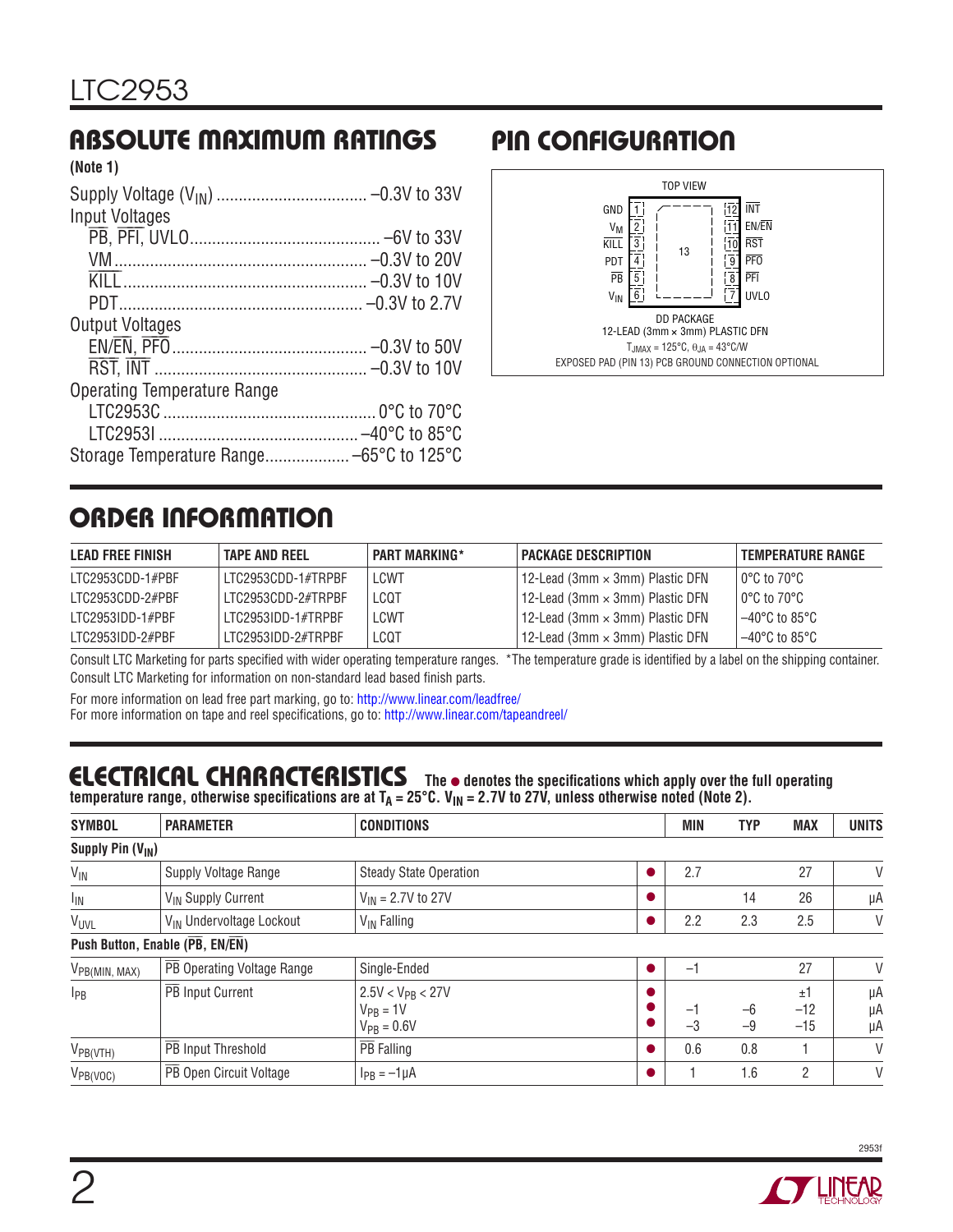### **ELECTRICAL CHARACTERISTICS The** ● **denotes the specifi cations which apply over the full operating**

temperature range, otherwise specifications are at T<sub>A</sub> = 25°C. V<sub>IN</sub> = 2.7V to 27V, unless otherwise noted (Note 2).

| <b>SYMBOL</b>                 | <b>PARAMETER</b>                                              | <b>CONDITIONS</b>                                                                                |                | <b>MIN</b>     | <b>TYP</b>     | <b>MAX</b> | <b>UNITS</b> |
|-------------------------------|---------------------------------------------------------------|--------------------------------------------------------------------------------------------------|----------------|----------------|----------------|------------|--------------|
| $I_{EN(LKG)}$                 | EN/EN Leakage Current                                         | $V_{EN/\overline{EN}} = 1V$ , Sink Current Off<br>$V_{EN/\overline{EN}}$ = 40V, Sink Current Off | $\bullet$<br>● |                |                | ±0.1<br>±1 | μA<br>μA     |
| $V_{EN(VOL)}$                 | EN/EN Voltage Output Low                                      | $I_{EN/\overline{EN}} = 500 \mu A$                                                               | $\bullet$      |                | 0.11           | 0.4        | $\vee$       |
| t <sub>EN</sub> , Lock Out    | EN/EN Lock Out Time (Note 3)                                  | Enable Released $\rightarrow$ Enable Asserted                                                    |                | 52             | 64             | 82         | ms           |
|                               | On/Off Timing Pins (PB, UVLO, PDT, INT)                       |                                                                                                  |                |                |                |            |              |
| $t_{DB, ON}$                  | Turn On Debounce Time                                         | $\overline{PB}$ Falling $\rightarrow$ Enable Asserted                                            | O              | 26             | 32             | 41         | ms           |
| $I$ PDT(PU)                   | PDT Pull Up Current                                           | $V_{PDT} = 0V$                                                                                   | $\bullet$      | $-2.4$         | -3             | $-3.6$     | μA           |
| $I_{PDT(PD)}$                 | <b>PDT Pull Down Current</b>                                  | $V_{PDT} = 1.3V$                                                                                 |                | 2.4            | 3              | 3.6        | μA           |
| $t_{DB, OFF}$                 | Turn Off Interrupt Debounce Time                              | $\overline{\text{PB}}$ , UVLO Falling $\rightarrow$ INT Falling                                  | O              | 26             | 32             | 41         | ms           |
| t <sub>PD</sub> , Min         | Internal PB Power Down Delay<br>Time (Note 4)                 | $\overline{PB}$ , UVLO Falling $\rightarrow$ Enable Released<br>PDT Open                         | Δ              | 52             | 64             | 82         | ms           |
| t <sub>PDT</sub>              | Additional Adjustable PB Power<br>Down Delay Time             | $C_{PDT} = 1500pF$                                                                               |                | 9              | 11.5           | 13.5       | ms           |
| t <sub>INT</sub> , Min        | Minimum INT Pulse Width                                       | $\overline{\text{INT}}$ Asserted $\rightarrow$ $\overline{\text{INT}}$ Released                  |                | 26             | 32             | 41         | ms           |
| <sup>t</sup> INT. Max         | Maximum INT Pulse Width                                       | $C_{PDT}$ = 1500pF, $\overline{INT}$ Asserted $\rightarrow \overline{INT}$ Released              |                | 35             | 43.5           | 54.5       | ms           |
| µP Handshake Pins (KILL, INT) |                                                               |                                                                                                  |                |                |                |            |              |
| V <sub>KILL(TH)</sub>         | <b>KILL Input Threshold Voltage</b>                           | <b>KILL Falling</b>                                                                              | O              | 0.57           | 0.6            | 0.63       | $\vee$       |
| V <sub>KILL(HYST)</sub>       | <b>KILL Input Threshold Hysteresis</b>                        |                                                                                                  |                | 10             | 30             | 50         | mV           |
| t <sub>KILL(PW)</sub>         | <b>KILL Minimum Pulse Width</b>                               |                                                                                                  |                | 30             |                |            | $\mu s$      |
| t <sub>KILL(PD)</sub>         | <b>KILL Propagation Delay</b>                                 | $\overline{\text{KILL}}$ Falling $\rightarrow$ Enable Released                                   |                |                |                | 30         | μs           |
| <sup>t</sup> KILL, ON BLANK   | KILL Turn On Blanking (Note 5)                                | $\overline{\text{KILL}}$ = Low, Enable Asserted $\rightarrow$ Enable Released                    | $\bullet$      | 400            | 512            | 650        | ms           |
| KILL(LKG)                     | <b>KILL</b> Leakage Current                                   | $V_{KILL} = 0.6V$                                                                                |                |                |                | ±0.1       | μA           |
| $I_{INT(LKG)}$                | <b>INT</b> Leakage Current                                    | $V_{INT} = 3V$                                                                                   | ●              |                |                | ±0.1       | μA           |
| VINT(VOL)                     | <b>INT</b> Output Voltage Low                                 | $I_{INT} = 3mA$                                                                                  |                |                | 0.11           | 0.4        | $\vee$       |
|                               | Power Fail and Voltage Monitor Pins (PFI, PFO, UVLO, VM, RST) |                                                                                                  |                |                |                |            |              |
| V <sub>PH(TH)</sub>           | PFI Input Threshold Voltage                                   | Falling                                                                                          |                | 492            | 500            | 508        | mV           |
| VUVLO(TH)                     | <b>UVLO Input Threshold Voltage</b>                           | Falling                                                                                          |                | 492            | 500            | 508        | mV           |
| $VM$ <sub>(TH)</sub>          | Adjustable Reset Threshold                                    | Falling/Rising                                                                                   |                | 492            | 500            | 508        | mV           |
| $\Delta V$ TH                 | PFI-UVLO Threshold Mismatch                                   |                                                                                                  |                | $-5$           | $\bf{0}$       | 5          | mV           |
| V <sub>PFI(HYST)</sub>        | <b>PFI</b> Input Hysteresis                                   |                                                                                                  |                | $\overline{2}$ | $\overline{4}$ | 10         | mV           |
| VUVLO(HYST)                   | <b>UVLO Input Hysteresis</b>                                  |                                                                                                  |                | 30             | 50             | 70         | mV           |
| V <sub>PFO(VOL)</sub>         | PFO Output Voltage Low                                        | $IPF0 = 500µA$                                                                                   |                |                | 0.11           | 0.4        | $\vee$       |
| VRST(VOL)                     | <b>RST</b> Output Voltage Low                                 | $l = 3mA$                                                                                        | ●              |                | 0.11           | 0.4        | $\vee$       |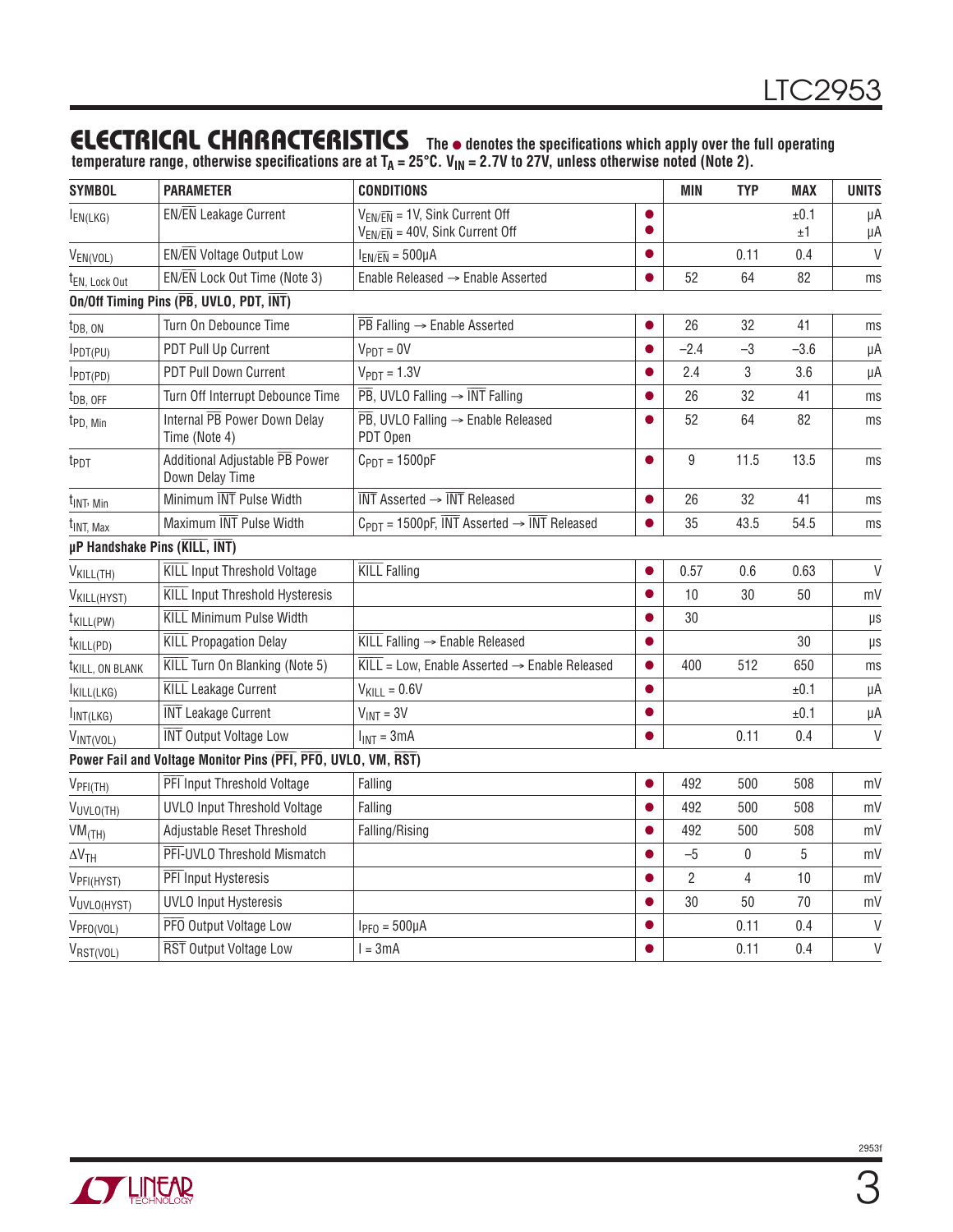#### **ELECTRICAL CHARACTERISTICS The** ● **denotes the specifi cations which apply over the full operating**  temperature range, otherwise specifications are at T<sub>A</sub> = 25°C. V<sub>IN</sub> = 2.7V to 27V, unless otherwise noted (Note 2).

| <b>SYMBOL</b>     | <b>PARAMETER</b>                | <b>CONDITIONS</b>                                 | MIN | <b>TYP</b> | <b>MAX</b> | <b>UNITS</b> |
|-------------------|---------------------------------|---------------------------------------------------|-----|------------|------------|--------------|
| IPI(LKG)          | <b>PFI</b> Leakage Current      | $V_{PFI} = 0.5V$<br>$V_{\text{PFI}} = 27V$        |     | 2          | ±10<br>±1  | пA<br>μA     |
| IPPO(LKG)         | PFO Leakage Current             | $VPPO = 1V$<br>$VPF0 = 40V$                       |     | 2          | ±10<br>±1  | nA<br>μA     |
| <b>IUVLO(LKG)</b> | <b>UVLO Leakage Current</b>     | $V_{UVLO} = 0.5V$<br>$V_{UVLO} = 27V$             |     | 2          | ±10<br>±1  | nA<br>μA     |
| IVM(LKG)          | <b>VM Input Leakage Current</b> | $VM = 0.5V$                                       |     | 2          | ±10        | nA           |
| IRST(LKG)         | RST Output Leakage Current      | $V_{RST} = 3V$                                    |     |            | ±0.1       | μA           |
| t <sub>PFI</sub>  | PFI Delay to PFO                |                                                   | 40  | 100        | 200        | $\mu s$      |
| t <sub>RST</sub>  | <b>Reset Timeout Period</b>     |                                                   | 140 | 200        | 260        | ms           |
| $t_{uv}$          | VM Under Voltage Detect to RST  | VM Less Than $VM$ <sub>(TH)</sub> By More Than 1% |     | 250        |            | μs           |

**Note 1:** Stresses beyond those listed under Absolute Maximum Ratings may cause permanent damage to the device. Exposure to any Absolute Maximum Rating condition for extended periods may affect device reliability and lifetime.

**Note 2:** All currents into pins are positive; all voltages are referenced to GND unless otherwise noted.

**Note 3:** The Enable Lock Out time is designed to allow an application to properly power down such that the next power up sequence starts from a property power down back that the hext power up sequence starts from a consistent powered down configuration.  $\overline{PB}$  is ignored during this lock out time. This time delay does not include  $t_{DB, ON}$ .

**Note 4:** To manually force a release of the EN/EN pin, either PB or UVLO must be held low for at least t<sub>PD. Min</sub> (internal default power down timer) +  $t_{PDT}$  (adjustable by placing external capacitor at PDT pin).

**Note 5:** The  $\overline{KILL}$  turn on blanking timer period (t<sub>KILL, ON BLANK</sub>) is the waiting period immediately after enable output is asserted. This blanking time allows sufficient time for the DC/DC converter and the  $\mu$ P to perform power up tasks. The KILL,  $\overline{PB}$  and UVLO inputs are ignored during this period. If KILL remains low at the end of this blanking period, the enable output is released, thus turning off system power.

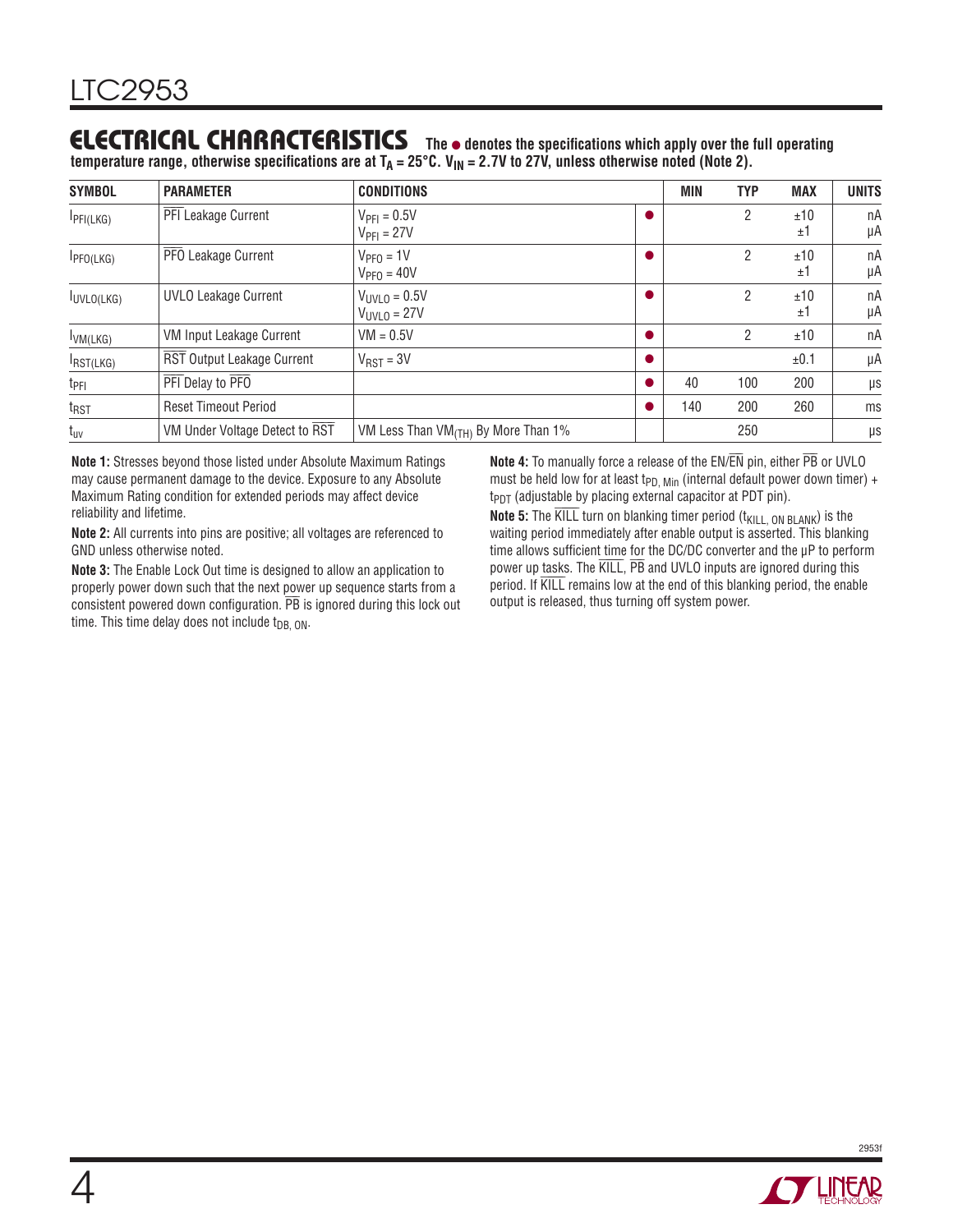### **TYPICAL PERFORMANCE CHARACTERISTICS**











2953 G07



**Forced Power Down Delay Time (tPD, MIN + tPDT) vs PDT External Capacitance**



PB VOLTAGE (V)

2953 G08



**PDT Pull-Down Current vs Temperature**



 $\overline{\mathsf{I}}$  $\overline{PB}$  Voltage vs External  $\overline{PB}$ **Resistance to Ground**



2953f



–50 2.6

2.8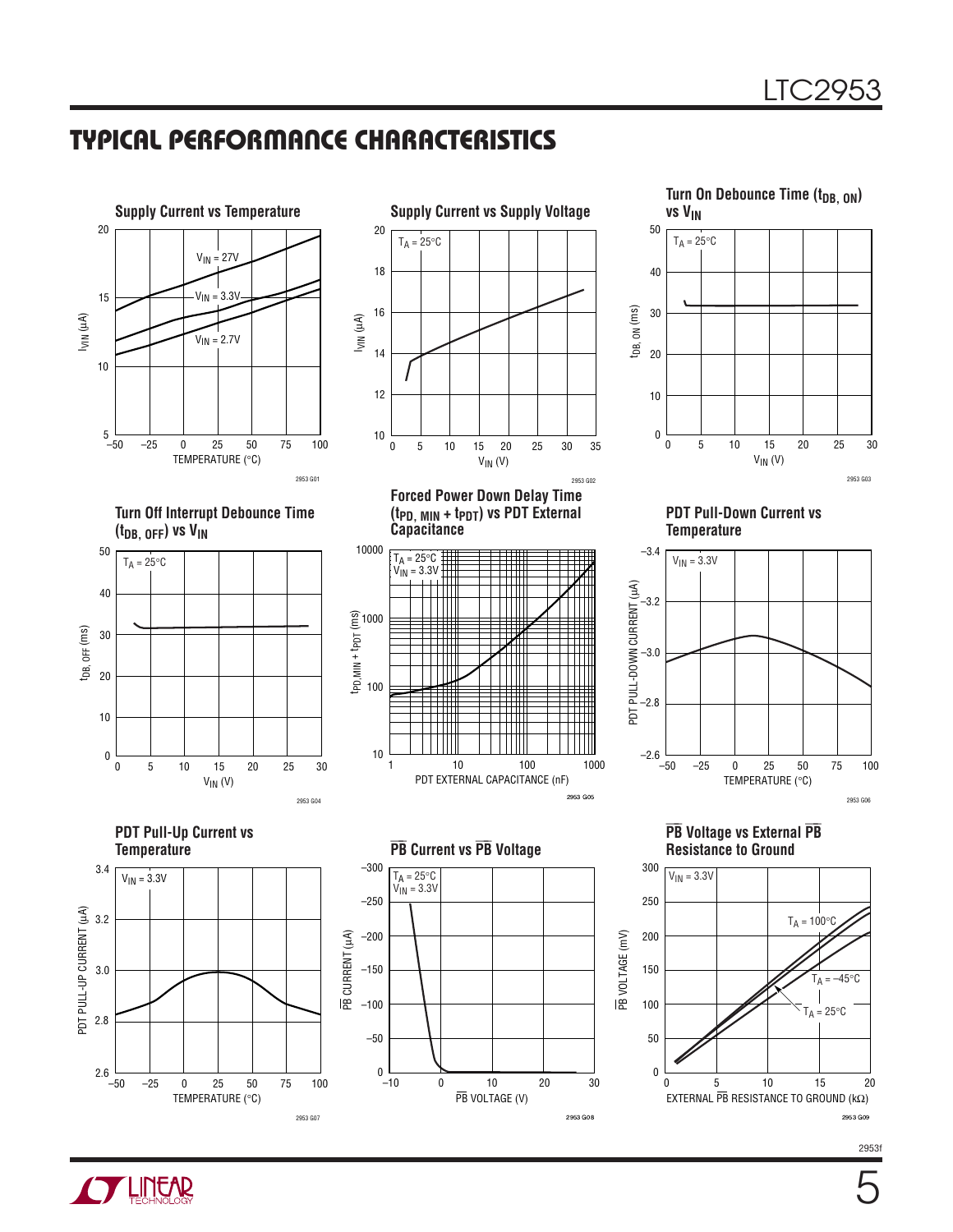## **TYPICAL PERFORMANCE CHARACTERISTICS**















 $\overline{\mathsf{RST}}, \, \overline{\mathsf{INT}} \, \mathsf{V}_{\mathsf{OL}}$  vs Current Load



**EN/**⎯**E**<sup>⎯</sup> **N,** ⎯ **P**⎯**F**⎯ **O VOL vs Current Load**



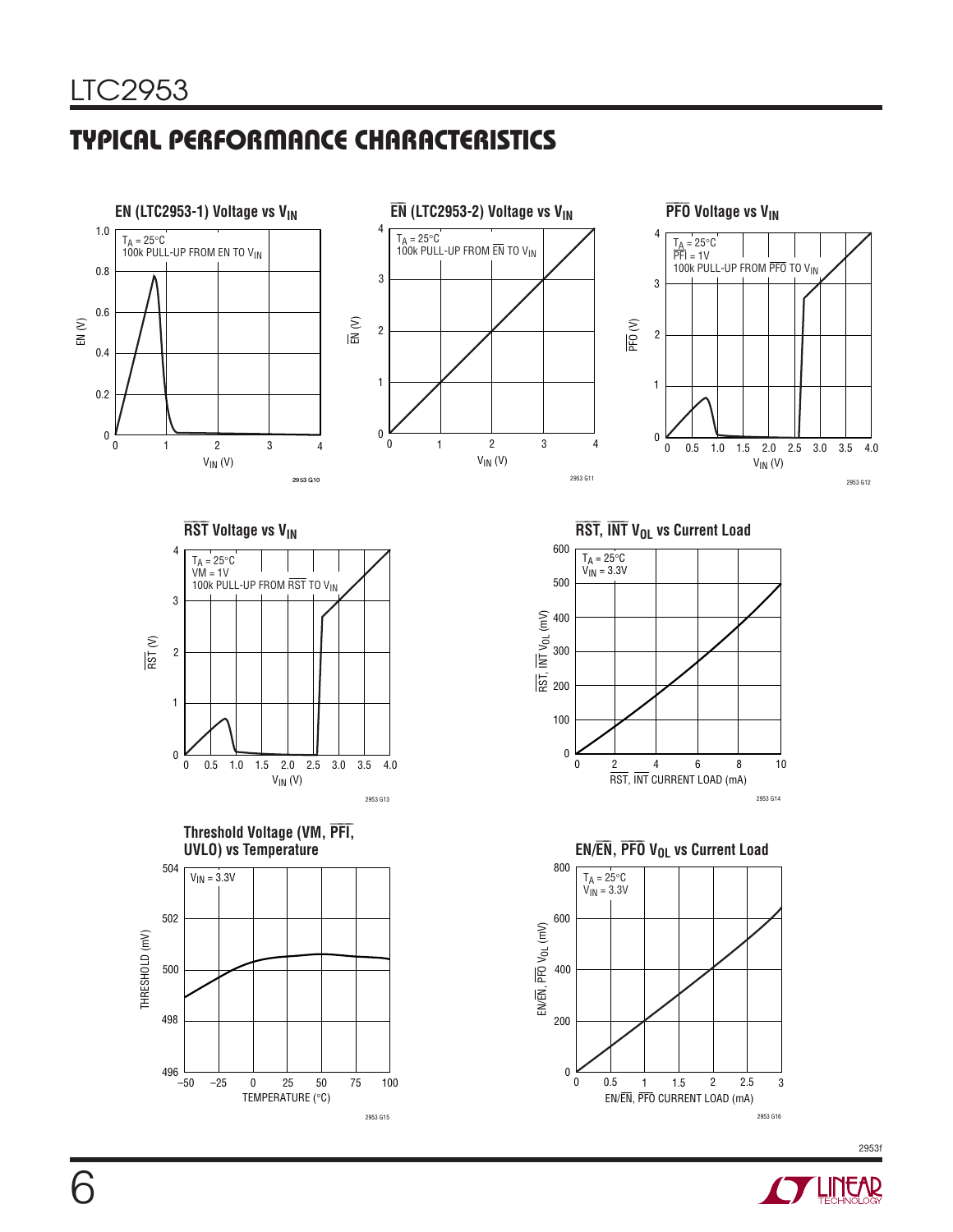### **PIN FUNCTIONS**

**GND (Pin 1):** Ground.

**VM (Pin 2):** Voltage Monitor Input. Input to an accurate comparator with a 0.5V threshold. VM controls the state of the RST output pin and is independent of PB, PFI and UVLO status. A voltage below 0.5V on this pin asserts ⎯ OVED Status. A Voltage below 0.0V<br>RST low. Connect to GND if unused.

⎯ **KILL (Pin 3):** KILL Input. Forcing KILL low releases the enable output. During system turn on, this pin is blanked by a 512ms internal timer  $(t_{\text{KII}})$  on BLANK) to allow the system to pull ⎯ <sup>K</sup>⎯I⎯L⎯L high. This pin has an accurate 0.6V threshold and can be used as a power kill voltage monitor. Set the pin voltage above its threshold if unused.

**PDT (Pin 4):** Power Down Time Input. A capacitor to ground determines the additional time (6.4 seconds/μF)  $\frac{1}{2}$  or UVLO must be held low before releasing the  $EN/EN$  and  $\overline{INT}$  outputs. If this pin is left open, the power down delay time defaults to 64ms.

⎯  $\overline{\text{PB}}$  (Pin 5): Push Button Input. Connecting  $\overline{\text{PB}}$  to ground through a momentary switch provides On/Off control via the an ough a momentally switch provides on/or control wather<br>EN/EN and INT outputs. An internal 100k pull-up resistor connects to an internal 1.9V bias voltage. The rugged PB input withstands ±10kV ESD HBM and can be pulled up to 27V externally without consuming extra current. Voltages below ground will not damage the pin.

**VIN (Pin 6):** Power Supply Input: 2.7V to 27V.

**UVLO (Pin 7):** UVLO Comparator Input. When UVLO drops below its falling threshold (0.5V) for more than 32ms, the  $LTC2953$  asserts  $\overline{INT}$  low, thereby requesting a system power down. If UVLO remains below its falling threshold (0.5V) for longer than the adjustable power down delay, the enable output is released. Additionally, UVLO provides a **PB** lock out feature that prevents the user from asserting the enable output when UVLO falls below its threshold. Connect to  $V_{IN}$  if unused.

**PFI (Pin 8):** Power Fail Comparator Input. Input to an accurate comparator with a 0.5V falling threshold and 4mV

of hysteresis.  $\overline{\mathsf{PFl}}$  controls the state of the  $\overline{\mathsf{PFO}}$  output pin and is independent of **PB**, VM and UVLO status. Connect to GND if unused.

⎯ **P**⎯**F**⎯ **O (Pin 9):** Power Fail Output. This pin is a high voltage open drain pull-down. PFO pulls low when PFI is below 0.5V. Open circuit when unused.

⎯ **R**⎯ **S**⎯**T (Pin 10):** Reset Output. This pin is an open drain pull-down. Pulls low when VM input is below 0.5V and is held low for 200ms after VM input is above 0.5V. Open circuit when unused.

**EN (LTC2953-1, Pin 11):** Open Drain Enable Output. This output is intended to enable system power. EN is asserted barbar is interious to enable system power. EN is asserted high after a valid  $\overline{\text{PB}}$  turn on event  $(t_{\text{DB, ON}})$ . EN is released low if: a) KILL is not driven high (by μP) within 512ms of the initial valid  $\overline{PB}$  power turn on event, b)  $\overline{KILL}$  is driven low during normal operation, c)  $\overline{PB}$  or UVLO is asserted and held low (t > t<sub>PD, Min</sub> + t<sub>PDT</sub>) during normal operation.

⎯**E**⎯ **N (LTC2953-2, Pin 11):** Open Drain Enable Output. This output is intended to enable system power.  $\overline{\text{EN}}$  is asserted burbut is interface to chable system power. EN is asserted low after a <u>valid</u>  $\overline{PB}$  turn on event  $(t_{\text{DB, ON}})$ .  $\overline{\text{EN}}$  is released high if: a)  $\overline{\text{KILL}}$  is not driven high (by  $\mu$ P) within 512ms of the initial valid  $\overline{PB}$  power turn-on event, b)  $\overline{KILL}$  is driven low during normal operation, c)  $\overline{PB}$  or UVLO is asserted and held low (t > t<sub>PD, Min</sub> + t<sub>PDT</sub>) during normal operation.

⎯**I**⎯ **INT (Pin 12):** Open Drain Interrupt Output. After a turn off event is detected  $(t_{DB, OFF})$  from  $\overline{PB}$  or UVLO, the LTC2953 interrupts the system ( $\mu$ P) by asserting  $\overline{INT}$  low. The  $\mu$ P would perform power down and housekeeping tasks and would perform <u>power</u> down and housekeeping lasks and<br>then assert the KILL pin low, thus releasing the enable out- $\frac{1}{\pi}$  assert the KEE pm low, thas releasing the enable out put. The  $\overline{\text{INT}}$  pulse width is a minimum of 32ms and stays  $\frac{1}{2}$  low as long as  $\overline{PB}$  is asserted. If  $\overline{PB}$  is asserted for longer than  $t_{PD, Min}$  +  $t_{PDT}$ , however, the  $\overline{INT}$  and  $\overline{EN/EN}$  outputs are immediately released. Open circuit when unused.

**Exposed Pad (Pin 13):** Exposed Pad may be left open or connected to ground.

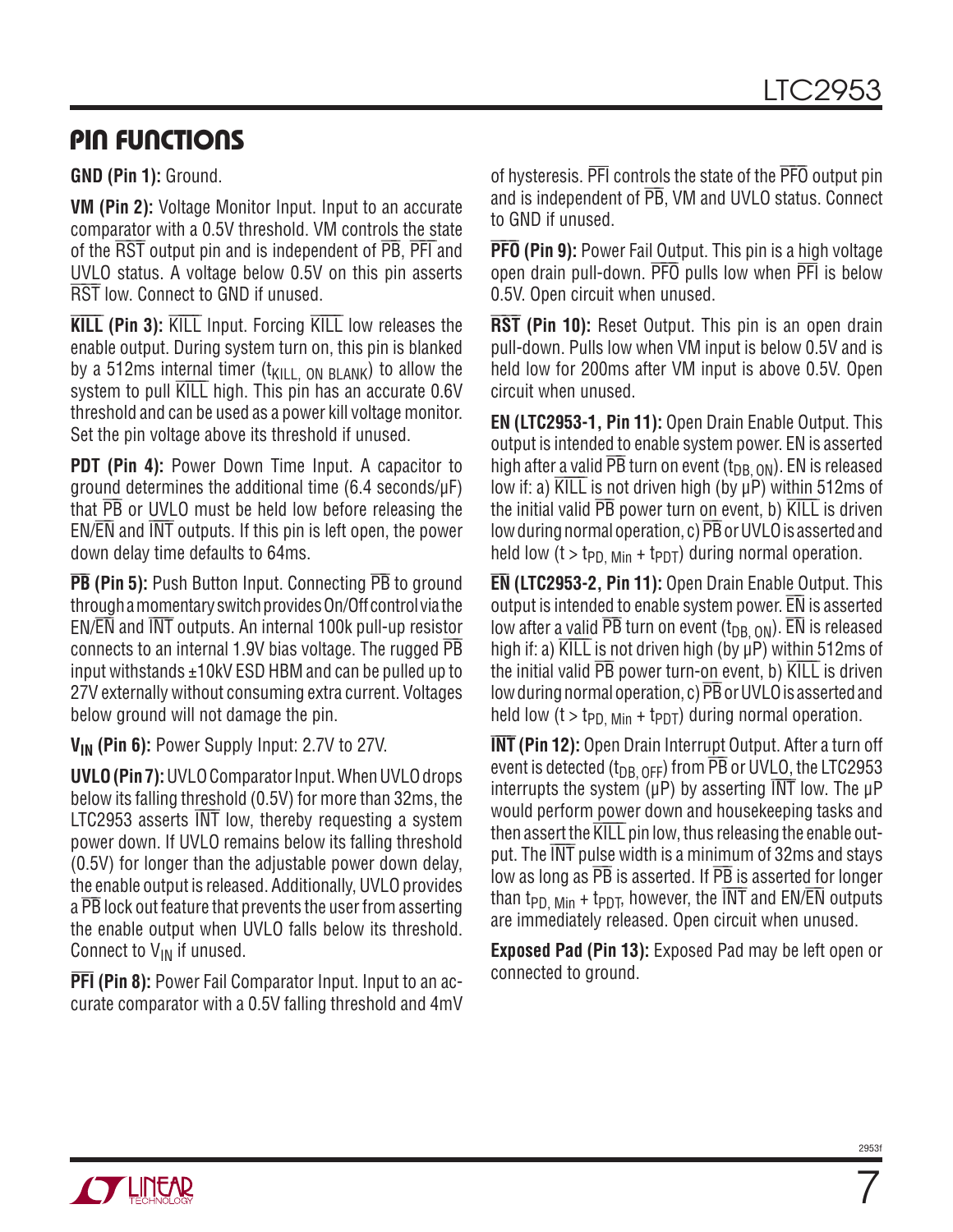# **BLOCK DIAGRAM**



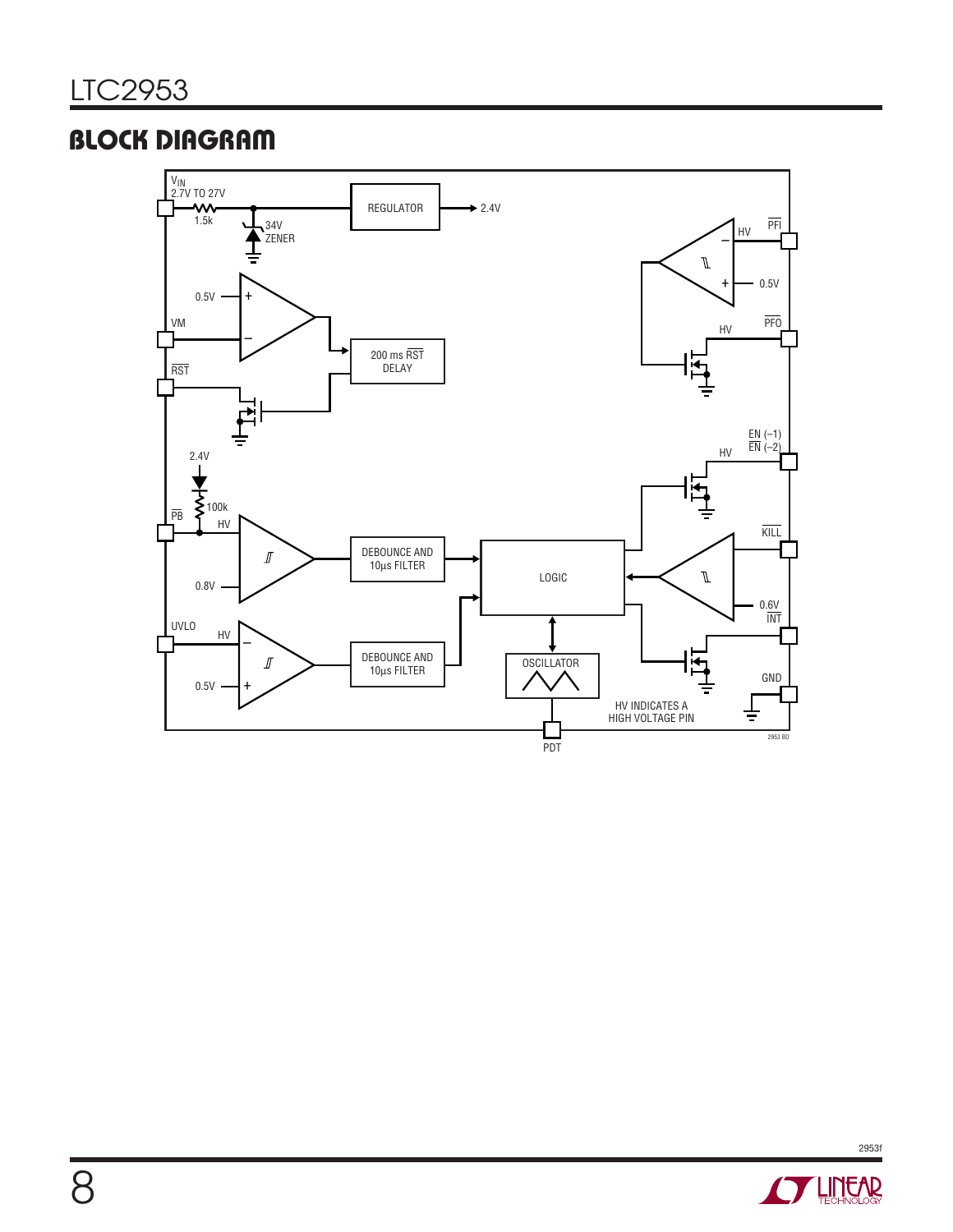### **TIMING DIAGRAMS**







**Figure 2.** ⎯ **P**⎯ **B Interrupt Pulse:** ⎯ **P**⎯ **B Low for tDB,OFF < t < (tPD, Min + tPDT) (Enable Remains Active)**

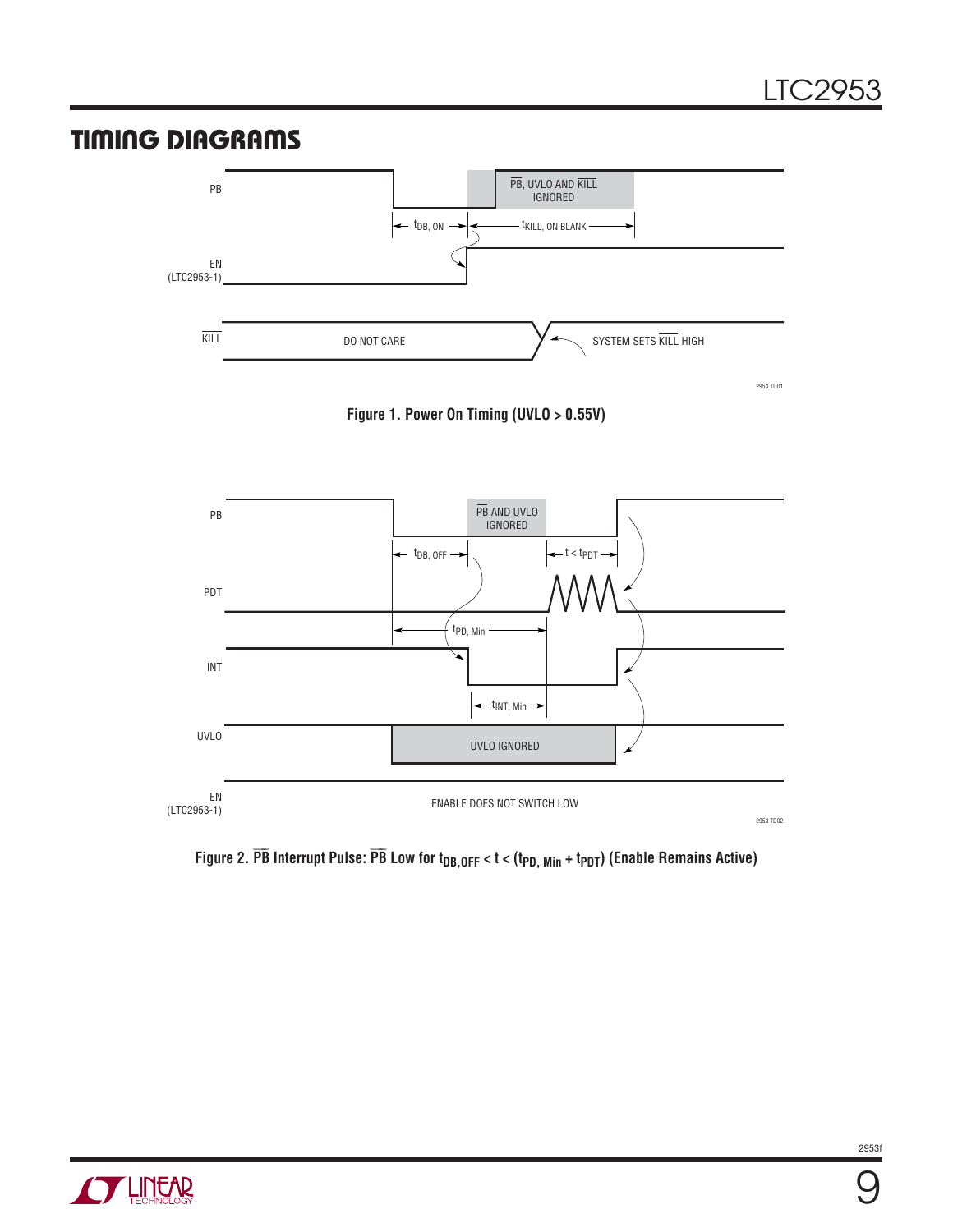# **TIMING DIAGRAMS**



Figure 3. UVLO Interrupt Pulse: UVLO Low for t<sub>DB, OFF</sub> < t < (t<sub>PD, Min</sub> + t<sub>PDT</sub>) (Enable Remains Active)



Figure 4. Push Button Power Down Timing:  $\overline{\text{PB}}$  Pressed and Held Low for t > (t<sub>PD, Min</sub> + t<sub>PDT</sub>)

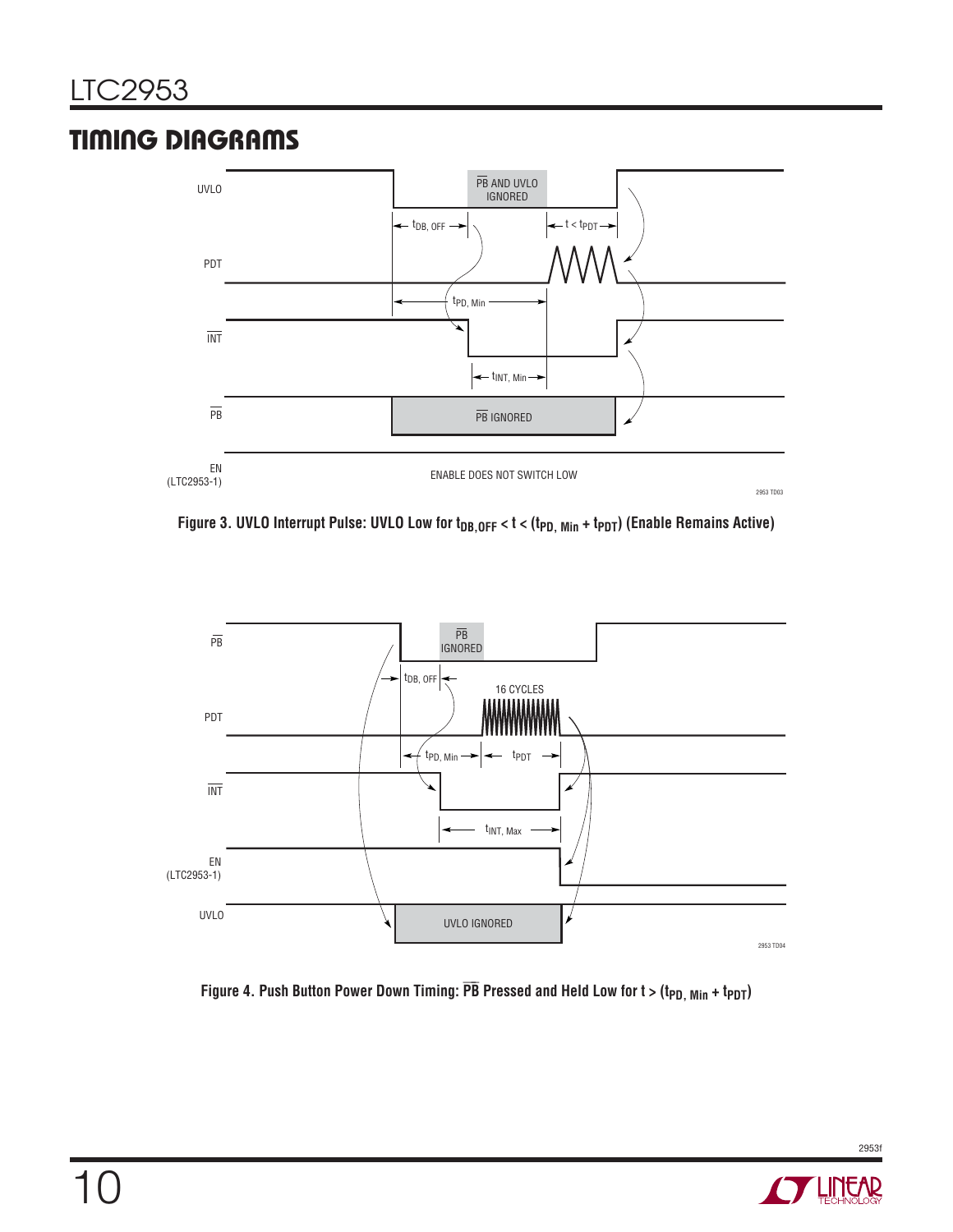### **TIMING DIAGRAMS**













**Figure 8.** ⎯ **K**⎯**I**⎯**L**⎯**L Minimum Pulse Width and Propagation Delay**

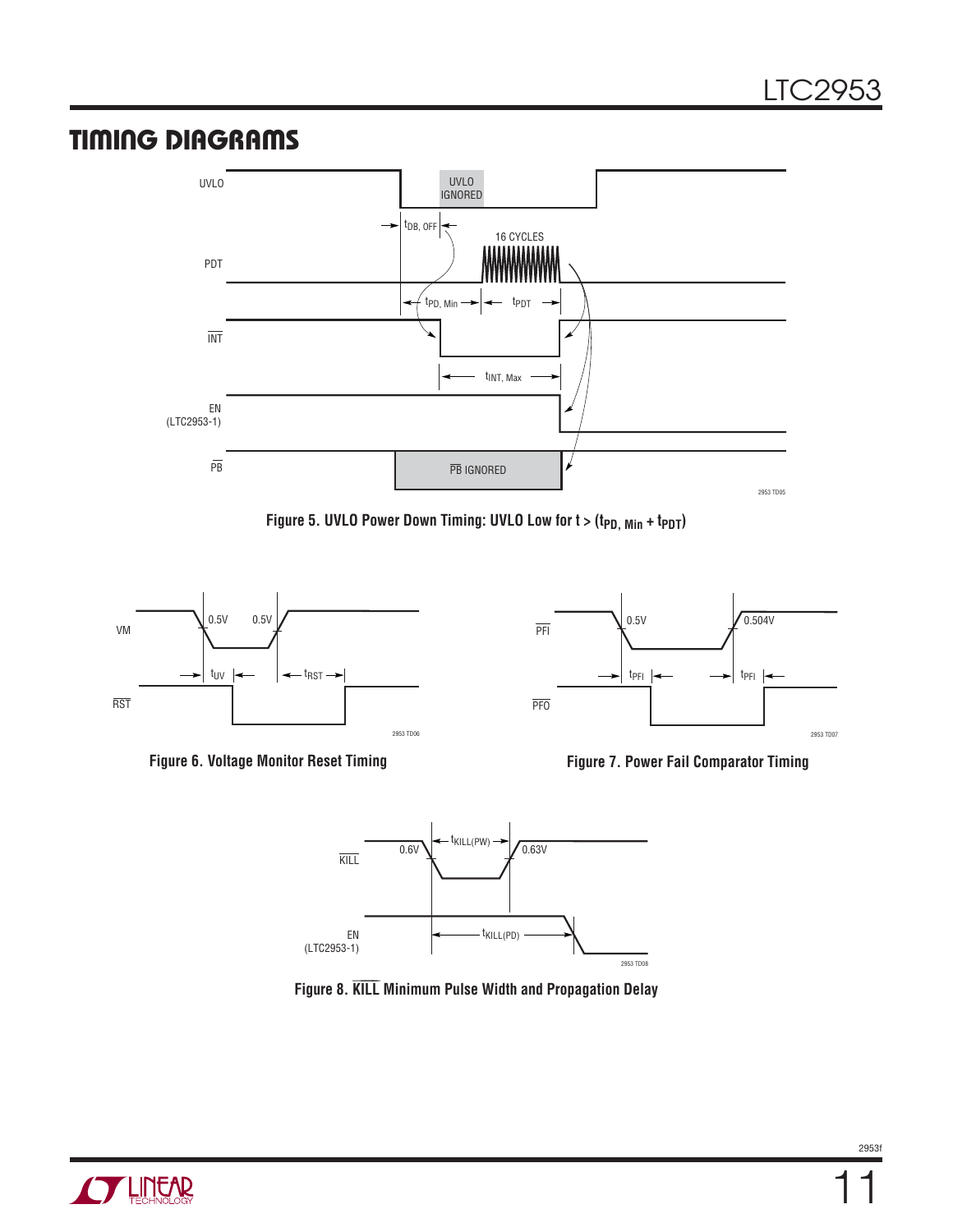# **OPERATION**

The LTC2953 is a push button On/Off controller with dual function input and output supply monitors. The part contains all the circuitry needed to debounce a push button input and provides a simple μP handshake protocol for reliable toggling of system power. The LTC2953 operates over a wide 2.7V to 27V input voltage range and draws only 14μA of current.

The LTC2953 features dual function supply monitoring: a power fail comparator generates an early warning and an under voltage lock-out comparator initiates a controlled system power down.

#### **Push Button Controller**

The push button input controls the enable and interrupt outputs. The enable output toggles system power while the interrupt output provides debounced push button status. The interrupt output can be used in menu driven applications to request a system power down. A power kill input allows a microprocessor or other logic to release the enable output, thus immediately powering down the system.

To assert the enable output (turn on system power), press the push button  $(\overline{PB})$  input and hold for at least 32ms. See Figure 1.

Once system power has been enabled, a user can request a system power down by again pressing the push button for at least 32ms and releasing it before the PDT timer counts 16 cycles. The LTC2953 then asserts the interrupt  $\frac{1}{2}$  output and the  $\mu$ P subsequently sets the  $\overline{K}}$  input low to turn off system power. Note that the UVLO input can also assert the interrupt output. See Figure 2 and Figure 3 and Dual Function Supply Monitors section.

In the event that the μP does not respond to the interrupt request, the user can force release of the enable output by

pressing and holding down the push button (or UVLO) until the PDT timer times out. See Figure 4 and Figure 5.

#### **Dual Function Supply Monitors**

An uncommitted power fail comparator provides real time supply threshold information. The power fail input (PFI) is compared against an accurate internal 0.5V reference and the comparison result is passed directly to the power fail output (**PFO**) pin. The operation of the power fail comparator is de-coupled from all other functionality and is always active. See Figure 7.

The under voltage lockout comparator provides the user with another method to initiate a controlled system power down. If the UVLO pin voltage falls below its falling threshold (0.5V) for longer than 32ms, the interrupt output is asserted for a minimum of 32ms. If the UVLO pin voltage remains below its threshold (0.5V) for an additional time given by the PDT external capacitor, then the enable pin is automatically released (thus powering down the system). See Figure 3 and Figure 5.

This comparator also serves as an under voltage lockout. If system power is off (enable released) and UVLO < 0.5V, the UVLO comparator prevents the push button from turning on system power (asserting enable output).

#### **Voltage Supervisor with 200ms μP Reset**

The LTC2953 provides a single adjustable supply monitor with a nominal 200ms reset delay. When the VM input with a normal 200ms reset detay. When the VM lipper voltage drops below  $0.5V$ , the  $\overline{\text{RST}}$  output is pulled low. ⎯ bondge drops below 6.5%, the HoT burpat is panea low.<br>RST remains low for 200ms after the VM input has risen above 0.5V. The input 0.5V threshold has a guaranteed accuracy of  $\pm 1.5$ % over temperature and process. The operation of the supply monitor is de-coupled from all other functionality and is always active. See Figure 6.

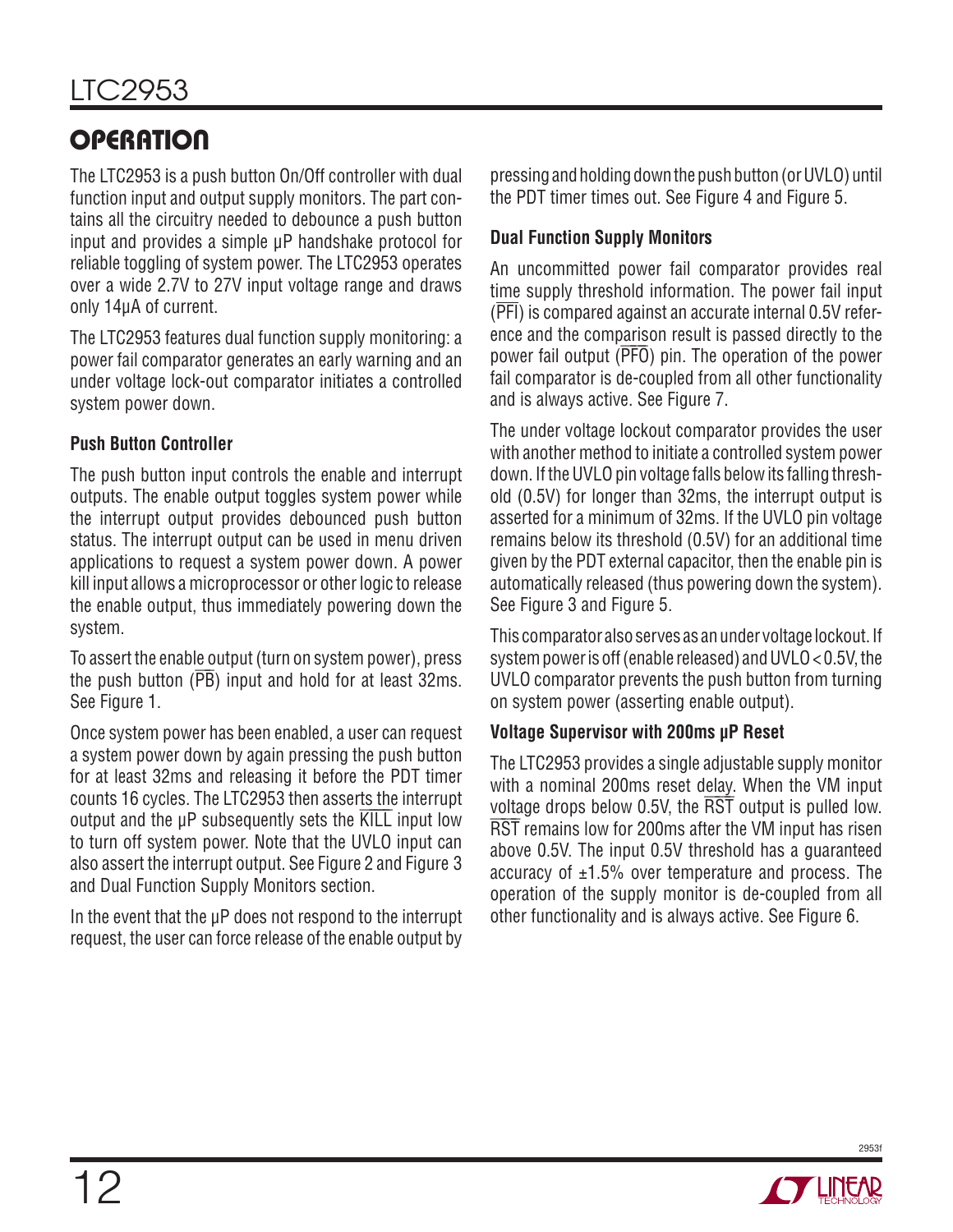## **APPLICATIONS INFORMATION**

#### **PUSH BUTTON CONTROL**

#### **Power On Sequence**

To enable system power, the push button input ( $\overline{\mathsf{PB}}$ ) must be held low continuously for 32ms  $(t_{DB, ON})$ . Once the  $\frac{1}{20}$  is a series the LTC2953 starts enable output (EN/ $\overline{EN}$ ) is asserted, the LTC2953 starts a 512ms internal timer  $(t_{\text{KILL}})$  on  $BLANK$ ). The  $\overline{\text{KILL}}$  input must be driven high within this 512ms window. This blanking time represents the maximum time allowed for the system to power up and initialize the circuits driving the ⎯ **EXALC** input. If KILL remains low at the end of the blanking period, the enable output is released (see "Aborted Power On Sequence" section). Figure 9 shows a normal power on sequence.



**Figure 9. Power On Timing (UVLO > 0.55V)**

Note that only the push button input can enable system power. The LTC2953 provides two enable output polarities to allow DC/DC converter control (LTC2953-1) and external power PFET control (LTC2953-2).





#### **Short Pulse Interrupt**

To interrupt the  $\mu$ P, either  $\overline{\text{PB}}$  or UVLO must be low for at least 32ms (t<sub>DB, OFF</sub>). This signals the  $\mu$ P either that a user has pressed the push button or that the supply is running low. The μP would then perform power down rummy fow. The provided their perform power down<br>and housekeeping tasks and assert KILL low when done. This in turn releases the enable output, thus shutting off system power. See Figure 10.

Note that either  $\overline{\text{PB}}$  or UVLO can control the power down sequence, but not both at the same time. For example, if both **PB** and UVLO are high and the user presses the push button, **PB** will be active and UVLO will be ignored until PB is released or the power down sequence is complete.

#### **Forced Power Off Sequence**

The LTC2953 provides a failsafe feature that allows a user to manually force a system power down. For cases when the μP fails to respond to the interrupt signal, the user can force a power down by pressing and holding either the push button or the UVLO inputs low.

The length of time required to release the enable output is given by a fixed internal 64ms delay ( $t_{PD, Min}$ ) plus an adjustable power down timer delay  $(t_{PDT})$ . The adjustable delay is set by placing an external capacitor on the PDT pin. Use the following equation to calculate the capacitance for the desired extra delay.  $C_{PDT}$  is the PDT pin external capacitor:

 $C_{PDT} = 1.56E-4 [\mu F/ms] \cdot (t_{PDT} - 1ms)$ 

See Figure 11.



**Figure 11. Forced Power Off Timing with Adjustable Delay (See Figure 5 for More Details)**

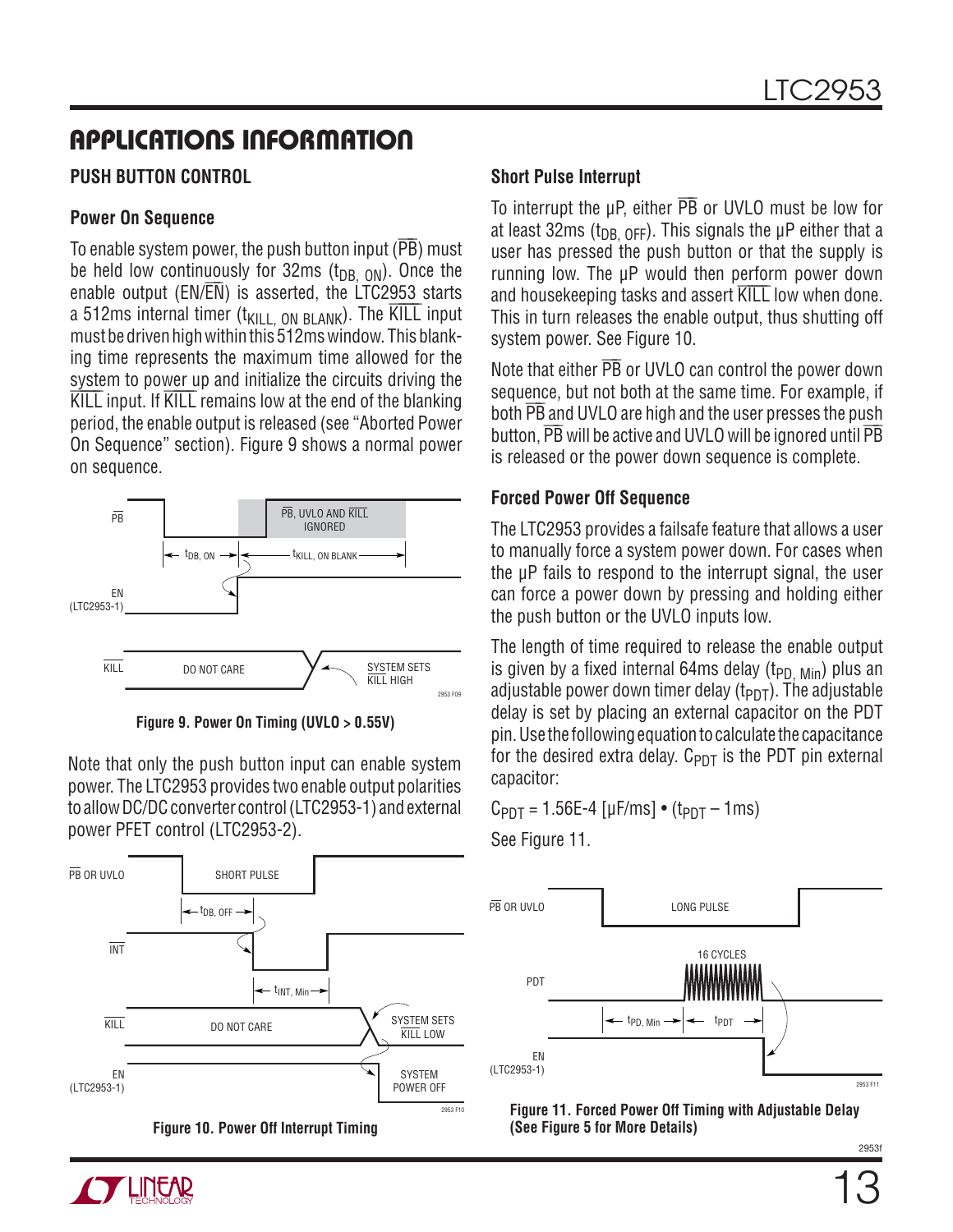# **APPLICATIONS INFORMATION**



 $\overline{\text{H}}$  **Killary** Theoried Power On Sequence,  $\overline{\text{KILL}}$ **Remaining Low Aborts Power On Sequence**

#### **Aborted Power On Sequence**

The LTC2953 provides an internal 512ms timer to detect when a system fails to power on properly. A power on sequence begins by debouncing the  $\overline{PB}$  input. After the enable pin is subsequently asserted, the LTC2953 starts the 512ms blanking timer  $(t_{\text{KILL}})$  on BLANK). If the  $\overline{\text{KILL}}$ input is not driven high within this 512ms time window, the enable pin is immediately released, thus turning off system power. This failsafe feature prevents a user from  $t$  turning on the device when the circuits driving the  $\overline{KILL}$ input do not respond within 512ms after enable has been asserted. See Figure 12.

#### **μP Turns Off System Power During Normal Operation**

Once the system has powered on and is operating normally, the μP can turn off power by asserting the KILL input low. See Figure 13.

#### **DUAL FUNCTION BATTERY SUPERVISOR**

The LTC2953 provides two comparators for battery monitoring: an uncommitted power fail comparator and a latched low battery comparator with μP interrupt. The application shown in Figure 14 monitors a 2 cell Li-Ion battery stack.



**Figure 13. μP Turns Off System Power**

#### **Power Fail Comparator**

This comparator provides real time threshold information and can serve as the first warning of a decaying battery or and can set ve as the mst warning or a decaying battery or<br>supply. The PFO output is driven low when the PFI input voltage drops below its falling threshold (0.5V) and is high impedance when PFI rises above its rising threshold (0.504V). The low leakage, high voltage PFI input (10nA, maximum) allows the use of large valued external resistors, which lowers system current consumption.

#### **UVLO Comparator**

The under voltage lockout comparator performs three functions: a) interrupts the μP when a supply glitch drives the UVLO voltage below its falling threshold (0.5V) for longer than 32ms, followed by b) forces system power off when the UVLO voltage falls below its falling threshold (0.5V) for t<sub>PD, Min</sub> + t<sub>PDT</sub>, c) locks out the enable (prevents system power on) output if UVLO voltage is below its falling threshold (0.5V) during system power on. See Figures 15A and 15B.

The low leakage (10nA, maximum), high voltage UVLO input allows the use of large valued external resistors. See Figure 14.

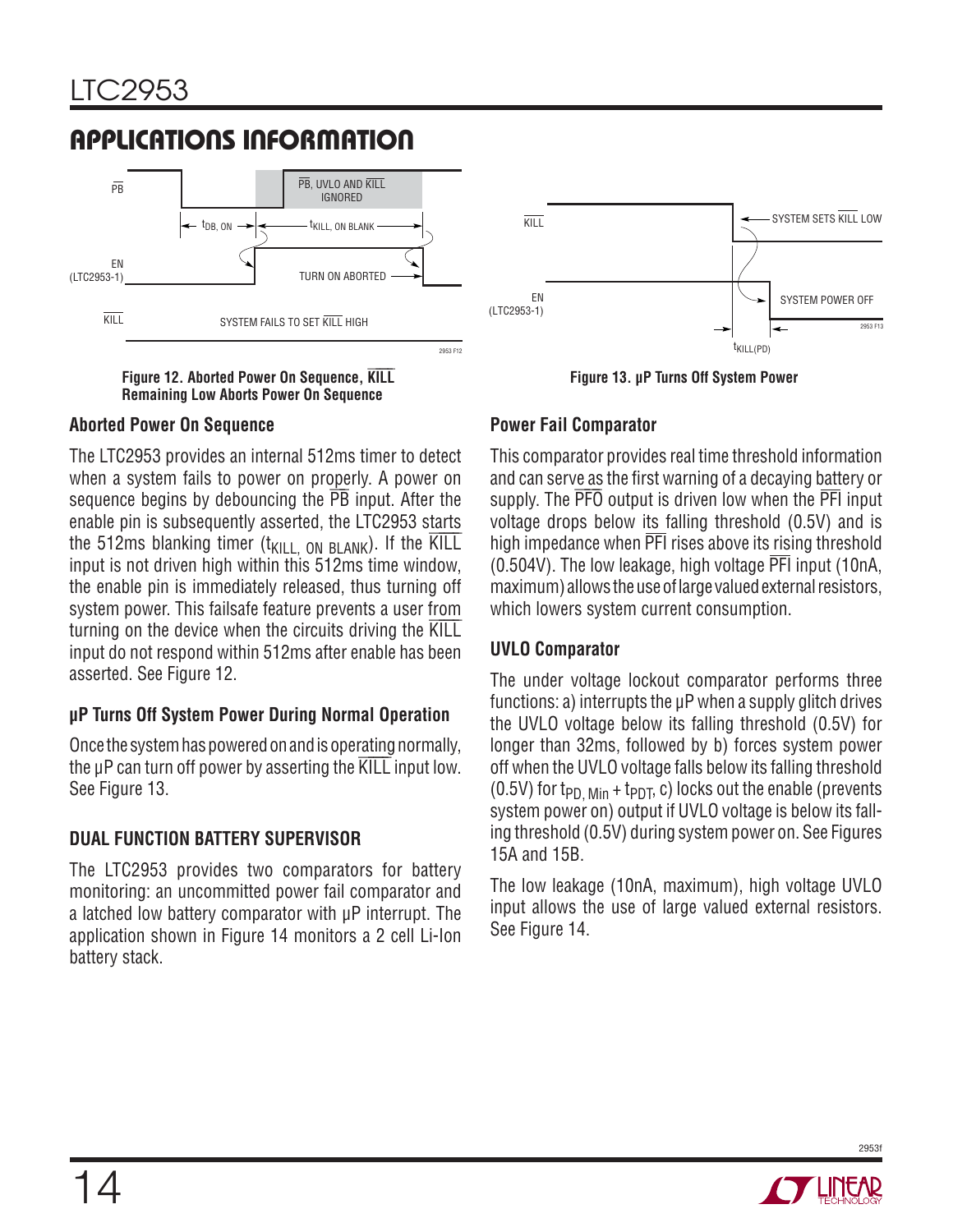### **APPLICATIONS INFORMATION**



**Figure 14. Dual Function Battery Comparators**

### **Which Input Initiated Power Down: PB or UVLO?**

The circuit in Figure 14 determines whether a power down was initiated by a user pressing the push button or by a battery drooping too low. If both  $\overline{INT}$  and  $\overline{PTO}$ outputs are low, then a low battery condition initiated a power down.

#### **PFI and UVLO Thresholds**

The circuit depicted in Figure 14 uses one resistive divider network for both power fail and low battery comparators. The power fail comparator trips at a higher battery voltage than the low battery comparator, thus providing a battery warning before a power down sequence is initiated. Due

to the low offset architecture of the comparators, the UVLO and  $\overline{PFI}$  thresholds can be set to as close as  $\pm 5$ mV apart. The trip thresholds of the circuit of Figure 14 are 6.04V and 5.40V for the power fail and low battery (UVLO) comparators, respectively.

#### **Push Button Lockout**

The LTC2953 provides a push button lock out feature that prevents a user from turning on a system with a dead battery. The push button input is ignored when the UVLO input voltage is less than the falling threshold (0.5V). See Figure 15B.



**Figure 15A. Supply Glitch Generates μP Interrupt**



**Power Down and Locks Out Enable**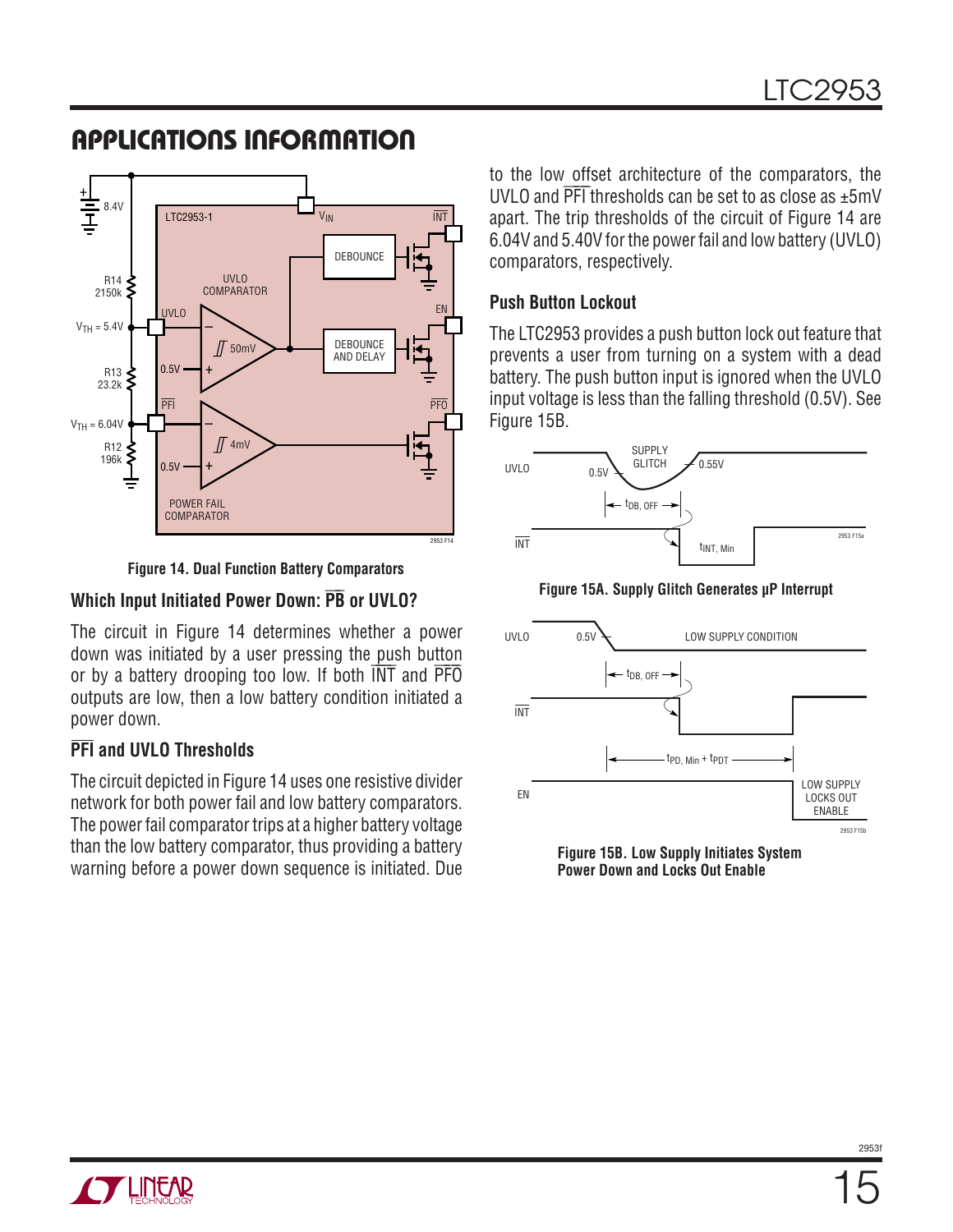# **TYPICAL APPLICATIONS**

#### **Push Button Buffer**

The circuit of Figure 16 shows the power fail comparator sensing the push button input. The **PFO** output toggles each time the push button crosses 0.5V. This application provides an early warning of push button activity.



**Figure 16. Push Button Buffer**

#### **Power Path Switching**

The high voltage  $\overline{\text{EN}}$  output of the LTC2953-2 is designed to switch On/Off an external power PFET. This allows a user to connect/disconnect a power supply (or battery) to its load by toggling the  $\overline{PB}$  pin. Figure 17 shows the LTC2953-2 in a 12V wall adapter application.



**Figure 17. Power Path Switching**

#### **Disconnect Input Resistive Divider To Save Power**

In order to prolong battery life when system power has been turned off, the LTC2953-2 power fail comparator can be used to disconnect the external battery monitor resistive divider. The circuit in Figure 18 connects **PFI** to EN and ⎯ arriach. The chean in Figure To connects TTT



**Figure 18. Disconnect Input Resistive Divider to Save Power**

When the user presses the push button to turn on system power (EN low), the output of the power fail comparator power (EN low), the barpar of the power fail comparator<br>asserts PFO low. The low battery external resistive divider is thus enabled to monitor the input supply. If the voltage on the UVLO input falls to less than 0.5V, a system power down sequence is initiated. Note that the IR drop across the internal NFET is typically less than 0.2mV when the UVLO pin voltage is 0.5V.

Once system power has been turned off  $(\overline{\text{EN}}\text{ high})$ , the external resistive divider is disconnected and thus consumes zero DC current.

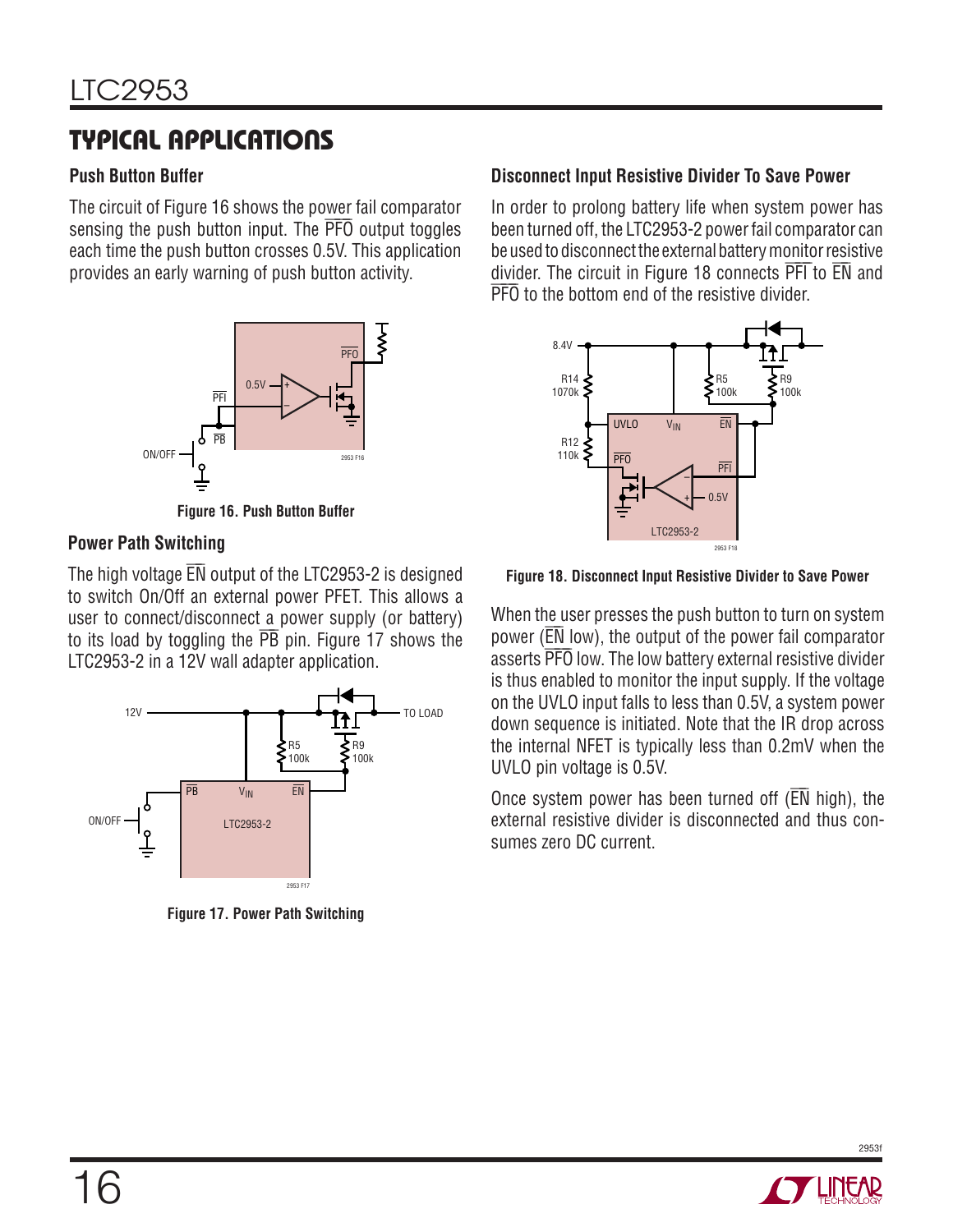### **TYPICAL APPLICATIONS**

#### **Push Button Controlled μP Reset**

The circuit of Figure 19 can be used to keep a μP in reset for 200ms after the push button has enabled system power. After system power has stabilized, the voltage monitor input continues to monitor the supply at the load end.



**Figure 19. Push Button Controlled μP Reset**



**Figure 20. Push Button Controlled Supply Sequencing**

#### **Push Button Controlled Supply Sequencing**

The circuit in Figure 20 uses the LTC2953-2 to sequence 3 supply rails. Power on sequencing begins by pressing o supply rans. I ower on sequenting begins by pressing<br>the push button for 32ms. This asserts the EN output low, which turns on the V1 supply. 200ms after V1 reaches 80% of its final value (2.66V), the V2 supply is enabled. When the V2 DC voltage reaches  $80\%$  of its final value (2V), the V3 supply is enabled. Note that there is no internal delay From the PFT input to the PFO output and so V3 is enabled at the same time V2 rises above 2V.

A power down supply sequence begins when any of these  $\overline{P}$  power down supply sequence begins when  $\overline{e}$  or these inputs is asserted:  $\overline{PB}$ , UVLO or  $\overline{K}$ ILL . When  $\overline{EN}$  pulls up to  $V_{IN}$ , V1 disconnects first. When V1 decays to 2.66V, V2 is immediately disabled (there is no 200ms delay from VM to immediately disabled (there is no zooms delay from VM<br>to RST during power down). When V2 decays to 2V, V3 is immediately disabled. See Figure 21 timing diagram.



**Figure 21. Push Button Controlled Supply Sequence Timing**

V3 1.8V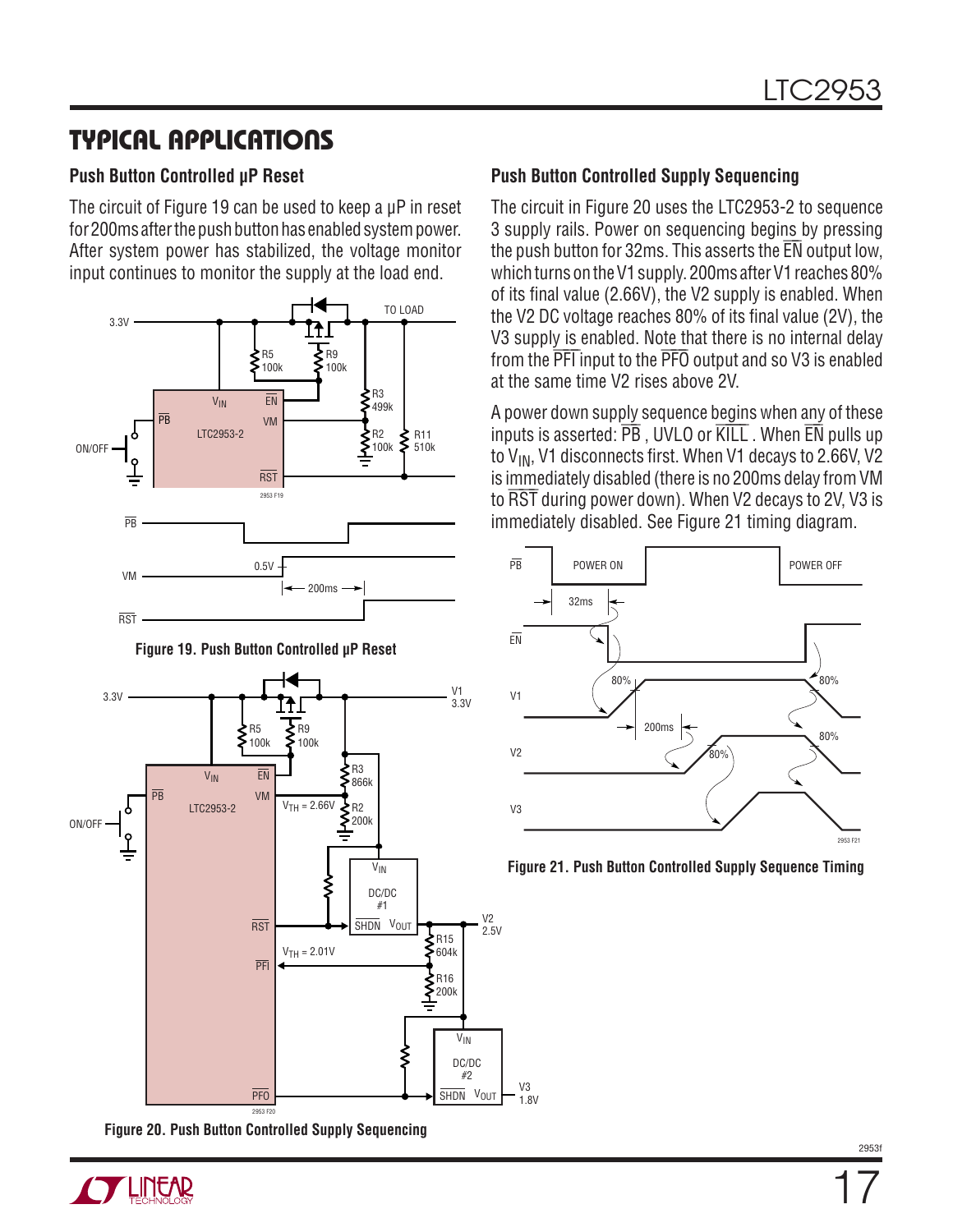# **TYPICAL APPLICATIONS**

#### **Dual Supply Monitor with μP Reset**

The circuit of Figure 22 monitors two supplies and provides a μP reset. When either the PFI or the VM input voltage falls below its threshold  $(0.5V)$ , the  $\overline{\text{RST}}$  output is asserted low. RST remains low for 200ms after both inputs rise above 0.5V. The low leakage PFO output allows for large valued external resistors.



**Figure 22. Dual Supply Monitor with μP Reset**

#### **Reverse Battery Protection**

To protect the LTC2953 from a reverse battery connection, place a 1k resistor (R8) in series with the  $V_{IN}$  pin. See Figure 23.



**Figure 23. Reverse Battery Protection Using R8**

#### **Operation with Supply Transients over 40V**

The application circuit of Figure 24 operates from a 24V nominal supply, but can withstand supply transients as high as 40V.

The high voltage  $\overline{\textsf{EN}}$  output of the LTC2953-2 has an absolute maximum rating of 50V, which makes it suitable for driving the gate of the external power PFET. The external 30V Zener diode (Z1) and the 10k current limiting resistor (RZ) protect the  $V_{IN}$  supply pin of the LTC2953-2. Note that under normal 24V operation, the external Zener diode does not conduct any current. The voltage drop across RZ should be kept below 1V. Z2 should have a breakdown voltage smaller than the PFET's gate-to-source breakdown voltage.



**Figure 24. Operation with 40V Supply Transients**

#### **Power Path Controller with Low Battery Detect**

The application in Figure 25 uses the push button to completely disconnect the load from the battery. If the battery voltage falls below the user specified threshold, the push button is prevented from turning on system power (asserting the enable output).

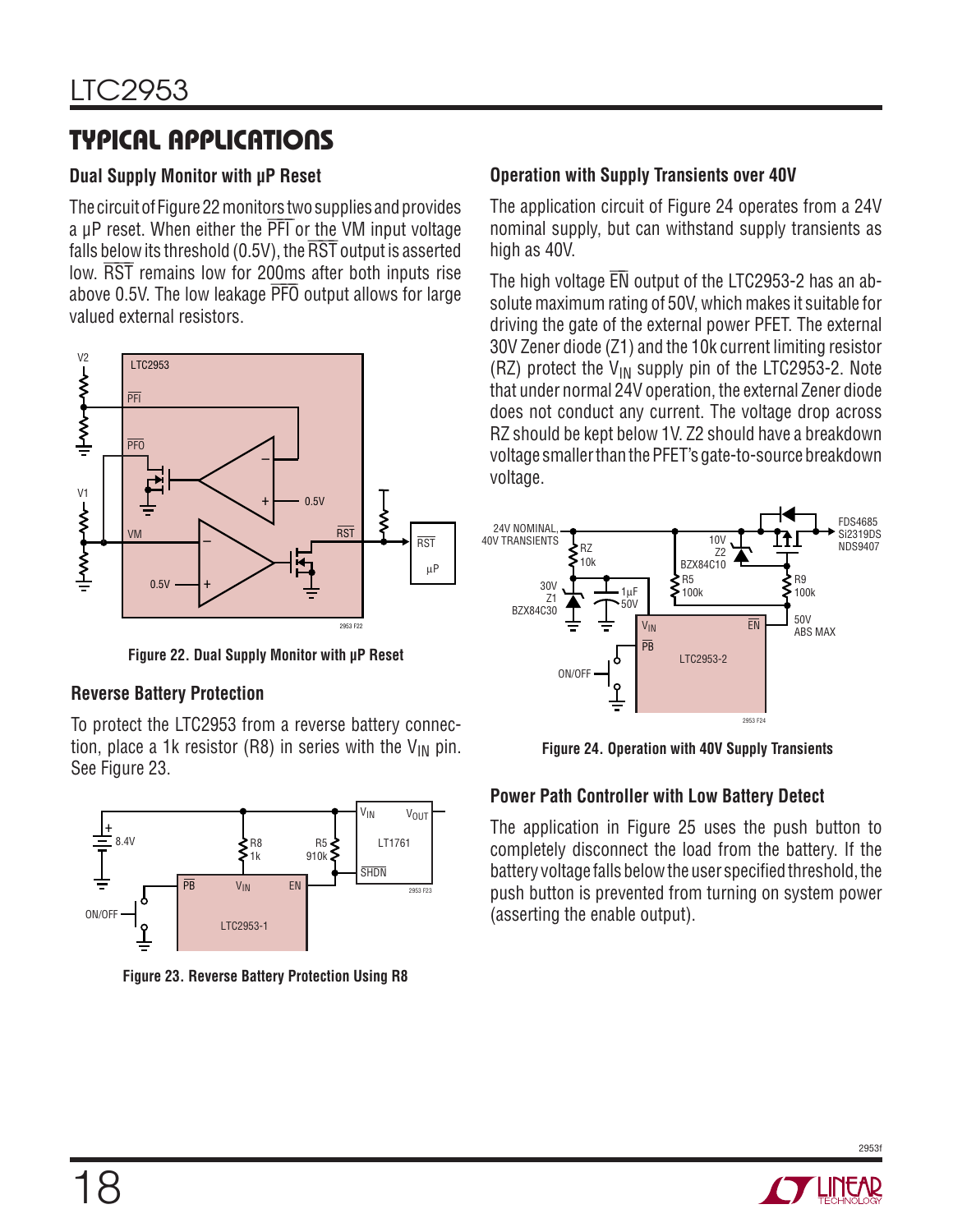### **PACKAGE DESCRIPTION**



**DD Package 12-Lead Plastic DFN (3mm** × **3mm)** (Reference LTC DWG # 05-08-1725 Rev A)



 $\overline{\mathbf{f}}$ NOTE:

0.200 REF

TOP MARK (SEE NOTE 6)

1. DRAWING IS NOT A JEDEC PACKAGE OUTLINE

2. DRAWING NOT TO SCALE

▔▞▔▞▔▞

3. ALL DIMENSIONS ARE IN MILLIMETERS

4. DIMENSIONS OF EXPOSED PAD ON BOTTOM OF PACKAGE DO NOT INCLUDE

 MOLD FLASH. MOLD FLASH, IF PRESENT, SHALL NOT EXCEED 0.15mm ON ANY SIDE 5. EXPOSED PAD AND TIE BARS SHALL BE SOLDER PLATED

 $0.00 - 0.05$ 

6. SHADED AREA IS ONLY A REFERENCE FOR PIN 1 LOCATION ON THE

 $0.75\pm0.05$ 

TOP AND BOTTOM OF PACKAGE